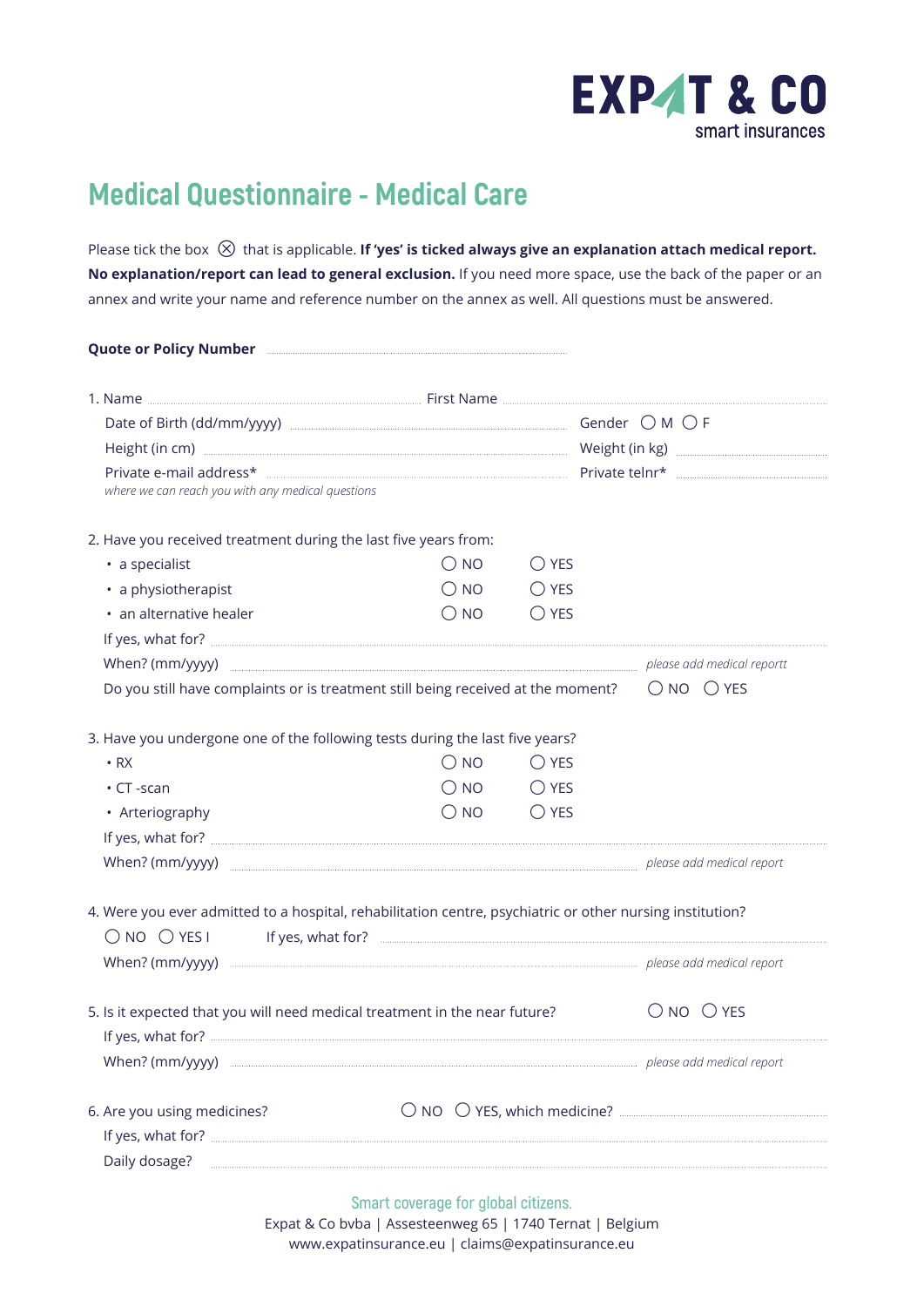## **EXP4T & CO** smart insurances

7. Are you suffering from or have you suffered from any of the following illnesses or disorders? Please tick the appropriate box  $\otimes$  and <u>underline the illness/condition</u> referred to. If possible add report:

| disease of the heart<br>٠                                                                                            |                                                                                                                                                         |
|----------------------------------------------------------------------------------------------------------------------|---------------------------------------------------------------------------------------------------------------------------------------------------------|
| constrictions of the chest or palpitations                                                                           | $\begin{tabular}{ c c c c } \hline \rule{0pt}{.5ex} $\bigcirc$ no & $\bigcirc$ YES \underline{\hspace{1em}} \hspace{1em}\rule{1em}{.5ex} \end{tabular}$ |
| shortness of breath or raised blood pressure                                                                         |                                                                                                                                                         |
| asthma, bronchitis, tuberculosis, prolonged                                                                          |                                                                                                                                                         |
| coughing or other lung affection                                                                                     | $\begin{tabular}{ c c c c } \hline \rule{0pt}{.5ex} $\bigcirc$ no & $\bigcirc$ YES \underline{\hspace{1em}} \hspace{1em}\rule{1em}{.5ex} \end{tabular}$ |
| · diseases of the stomach, liver or gall-bladder                                                                     | $\bigcirc$ no $\bigcirc$ yes $\_\_\_\_\_\_\_\_\_\_\_\_\_\_\_\_\_\_\_\_\_$                                                                               |
| diseases of kidneys, urinary passages or genitals<br>٠                                                               |                                                                                                                                                         |
| rheumatism, hernia, muscle, joint or bone diseases                                                                   |                                                                                                                                                         |
| strain, psychological disorder, problems of nervous system,                                                          |                                                                                                                                                         |
| stress condition, fainting or vertigo                                                                                |                                                                                                                                                         |
| diabetes, thyroid gland, varicose veins or open leg<br>$\bullet$                                                     |                                                                                                                                                         |
| · diseases of ears, eyes or skin                                                                                     |                                                                                                                                                         |
| back problems<br>$\bullet$                                                                                           |                                                                                                                                                         |
| • any other illness, disease or defect not mentioned above                                                           |                                                                                                                                                         |
| 8. Has your blood been examined for blood or kidney diseases, diabetes, fat content (cholesterol), hepatitis, sexu-  |                                                                                                                                                         |
| ally transmittable diseases such as syphilis or AIDS?                                                                | $\bigcirc$ NO $\bigcirc$ YES                                                                                                                            |
|                                                                                                                      |                                                                                                                                                         |
|                                                                                                                      |                                                                                                                                                         |
|                                                                                                                      |                                                                                                                                                         |
|                                                                                                                      |                                                                                                                                                         |
| 9. Do you wear glasses/lenses?                                                                                       | $\bigcirc$ NO $\bigcirc$ YES Dioptre L  R<br>$\bigcirc$ no $\bigcirc$ yes<br>Loss L  R                                                                  |
| Do you wear a hearing aid?                                                                                           |                                                                                                                                                         |
| Are you expected or advised to undergo dental treatment in the near future? $\bigcirc$ NO $\bigcirc$ YES             |                                                                                                                                                         |
| What for? $\bigcirc$ orthodontics $\bigcirc$ parodontics $\bigcirc$ dentures, crowns, braces                         |                                                                                                                                                         |
|                                                                                                                      |                                                                                                                                                         |
| How many of the missing natural teeth are replaced by dentures, implants, braces, <b>Electeral and the manufants</b> |                                                                                                                                                         |
|                                                                                                                      |                                                                                                                                                         |
|                                                                                                                      |                                                                                                                                                         |
| 10. Did you practise sports in the past?                                                                             | $\bigcirc$ NO $\bigcirc$ YES                                                                                                                            |
|                                                                                                                      |                                                                                                                                                         |
| Do you still practise sports?                                                                                        | $\bigcirc$ NO $\bigcirc$ YES                                                                                                                            |
| 11. Have you consumed any form of tobacco?                                                                           | $\bigcirc$ NO $\bigcirc$ YES                                                                                                                            |
|                                                                                                                      |                                                                                                                                                         |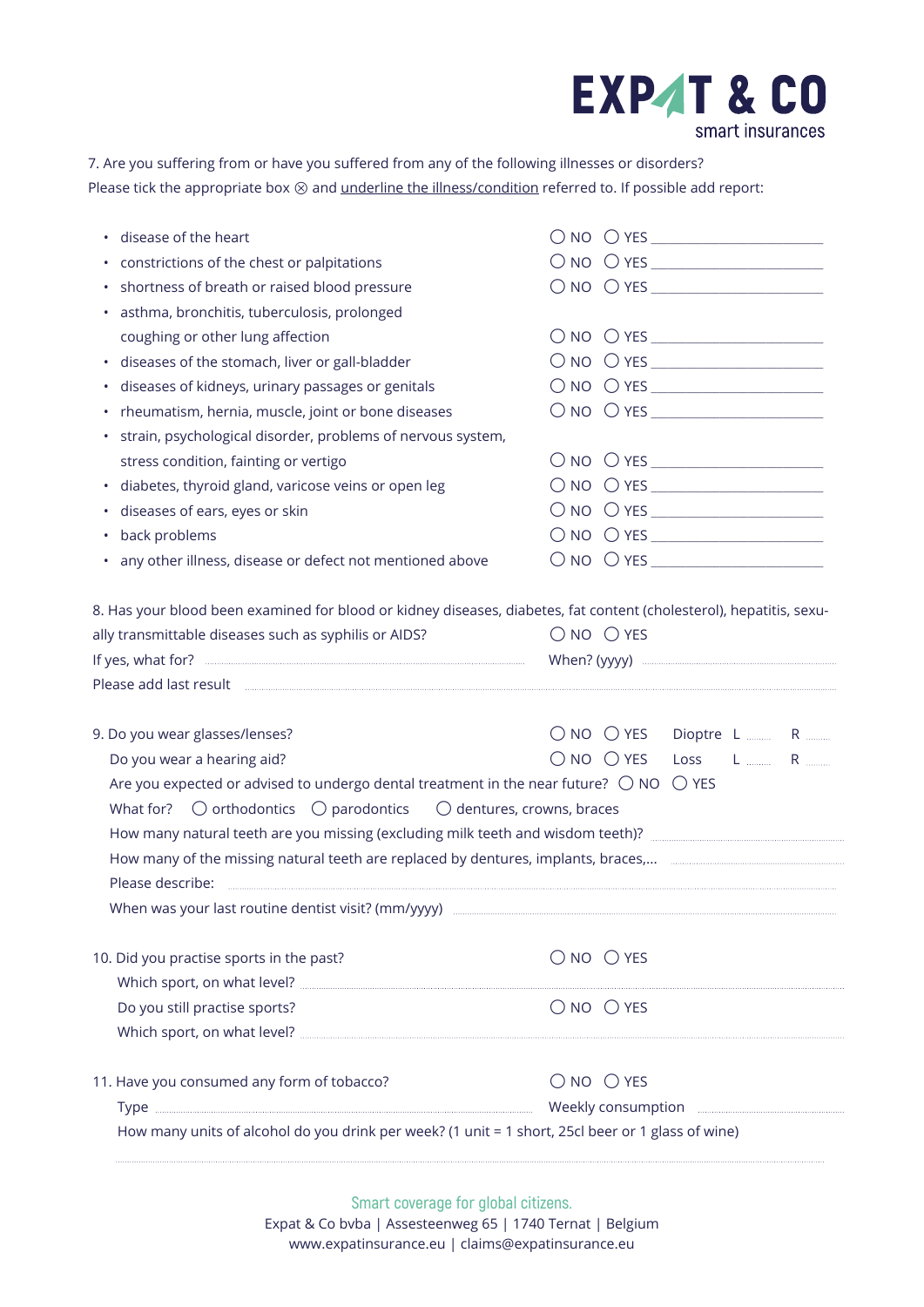

| 12. Additional questions for female applicants                                                              |  |
|-------------------------------------------------------------------------------------------------------------|--|
|                                                                                                             |  |
|                                                                                                             |  |
| Have complications occurred in the past during pregnancy or childbirth?                                     |  |
|                                                                                                             |  |
| 13. Has a company ever refused to give you insurance cover, terminated or imposed special conditions on it? |  |
| 14. Who is your family doctor?                                                                              |  |
|                                                                                                             |  |

| ł |  |
|---|--|

## **DECLARATION TRUTHFULNESS**

 **I declare** that I have answered all the questions truthfully and to the best of my knowledge. If this form has been completed on my behalf, I agree that I have satisfied myself as to the truthfulness of the responses given. I understand that **any incorrect or incomplete answer or the concealment of any facts** relevant to this insurance **may invalidate this policy**. I also understand that the underwriter shall be entitled to retain all premiums paid prior to the insurance year by virtue of a breach of this declaration. I am also aware that I have a legal obligation to notify the insurer of any fact material to this insurance, which appears between the date of this declaration and the beginning of the policy.

 As of now, **I authorise** my general practitioner (family doctor) to transmit at the doctor of the underwriter the certificate mentioning the cause of my death.